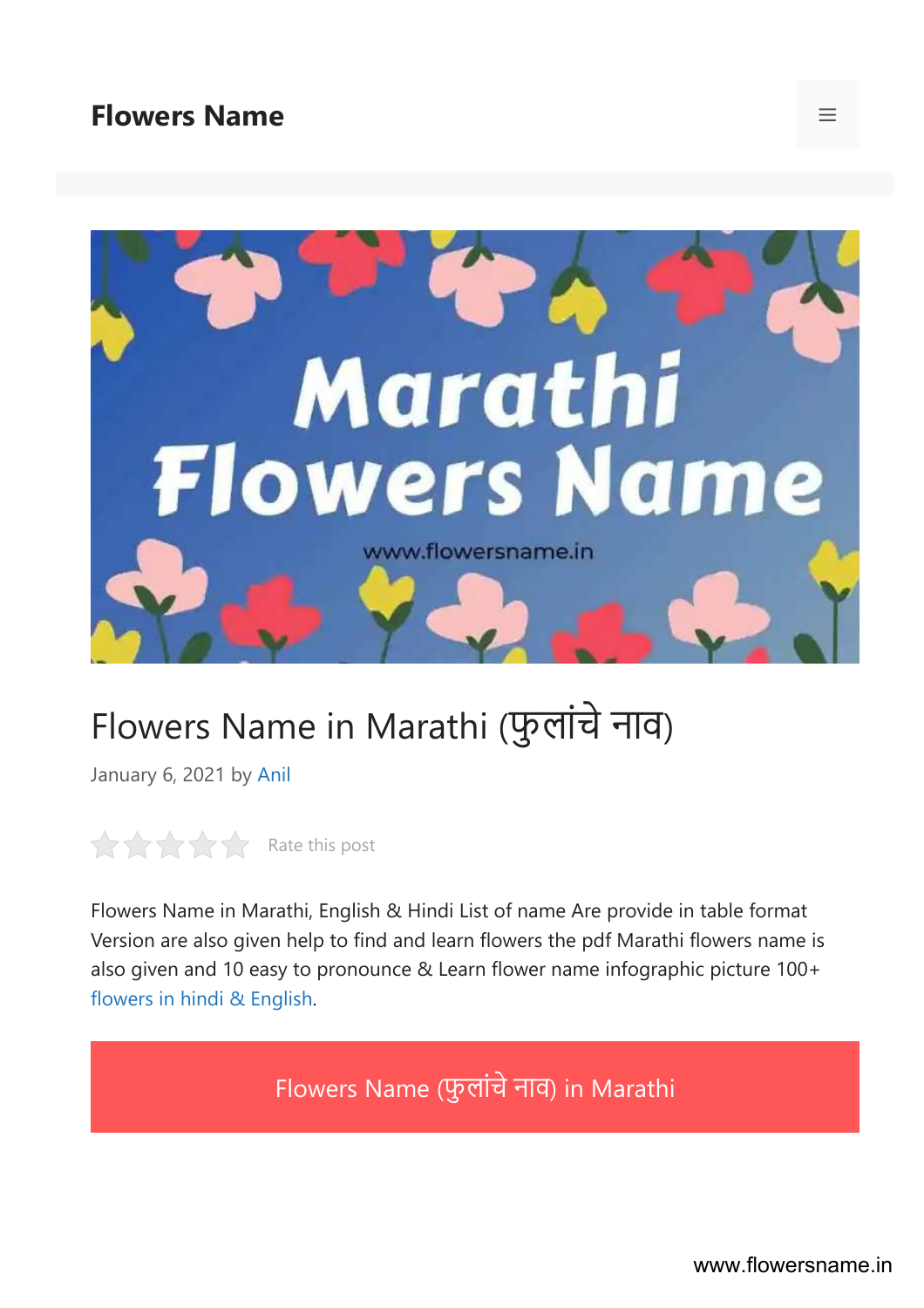| <b>English</b>                    | <b>Hindi</b>                                                    | <b>Marathi</b>         |
|-----------------------------------|-----------------------------------------------------------------|------------------------|
| Night cestrum                     | रात <u>की रानी (raat ke raane)</u><br>$\bm{\mathcal{Q}}$<br>SMS | रातराणी(Ratrici rani)  |
| tuberose                          | निशिगंध (nishigamdh)                                            | निशिगंध (nishigamdh)   |
| rose                              | गुलाब (gulab)                                                   | गुलाब (gulab)          |
| Datura                            | सफेद धतूरा (saphed<br>dhatura)                                  | धोतरा (dhotara)        |
| Crossandra                        | अबोली (aboli)                                                   | आंबोली (Amboli)        |
| Oleander                          | कनेर (kaner)                                                    | कण्हेर (kanher)        |
| Sunflower                         | सूरजमुखी (surajamukhi)                                          | सूर्यफूल (suryaphui)   |
| Cypress vine                      | कामलता (kamalata)                                               | गणेशवेल (ganeshavel)   |
| Lantana Camera                    | राईमुनिया (ralmuniya)                                           | घाणेरी (ghanerl)       |
| Yellow ginger                     | सोनटक्का (sonatakka)                                            | सोनटक्का (sonatakka)   |
| Rangoon creeper                   | मधुमालती (madhumalatl)                                          | मधुमालती (madhumalatl) |
| Indian Shot or Canna<br>Indica    | कर्दळ (kardal)                                                  | कर्दळ (kardal)         |
| Frangiapani or Michelia<br>Champa | सोनचाफा (sonachapha)                                            | सोनचाफा (sonachapha)   |
| Umbrella Tree                     | केवडा (kevada)                                                  | केवडा (kevada)         |
| Peacock Flower                    | शंकासुर (shamkasur)                                             | शंकासुर (shamkasur)    |
| Periwinkle                        | सदाबहार (sadabahar)                                             | सदाफुली (sadaphuli)    |
| Marigold                          | गेंदा (gemda)                                                   | झेंडू (jhemdu)         |
| Spanish Jasmine                   | चमेली (chameli)                                                 | चमेली (chameli)        |
| Mimusops elengi                   | मौलसारी (maulasarl)                                             | बकुळ (bakul)           |
| Coral Jasmine                     | पारिजात (parijat)                                               | पारिजातक (parijatak)   |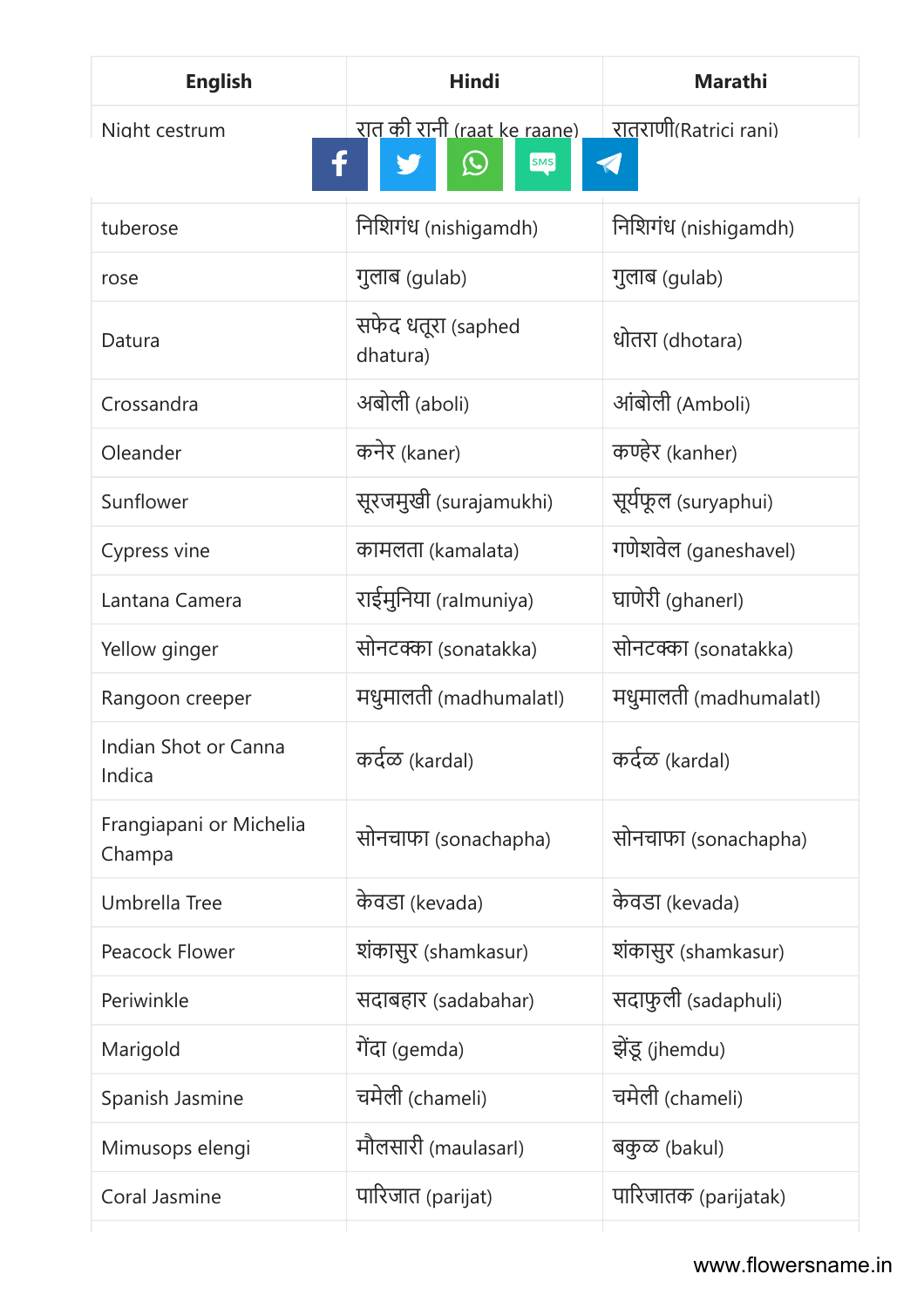| <b>English</b>       | <b>Hindi</b>            | <b>Marathi</b>           |
|----------------------|-------------------------|--------------------------|
| Sweet Granadilla     | कृष्णकमळ (krushnakamal) | कृष्णकमळ (krushnakamal)  |
| Peacock Flower       | गुले तुरा (guletura)    | गुलमोहर (gulamohar)      |
| Jasminum sambac      | मोगरा (mogarA)          | मोगरा (mogara)           |
| magnolia             | चम्पा (champa)          | चंपा (champa)            |
| hibiscus             | गुडहल (gudahal)         | जास्वंद (jasvamd)        |
| Jasmine              | कुंदा (kumda)           | कुंदा (kumda)            |
| Annona Hexapetala    | चम्पा (champa)          | चाफा (chapha)            |
| Chrysanthemums       | शेवंती (shevamti)       | शेवंती (shevamti)        |
| Calotropis gingantea | रूई (rui)               | কৰ্ <mark>ব</mark> (rui) |
| Crape Jasmine        | चांदनी (chamdani)       | तगर (tagar)              |

फुलांचे नाव infographic images

# **Flowers Name in** Marathi



www.flowersname.in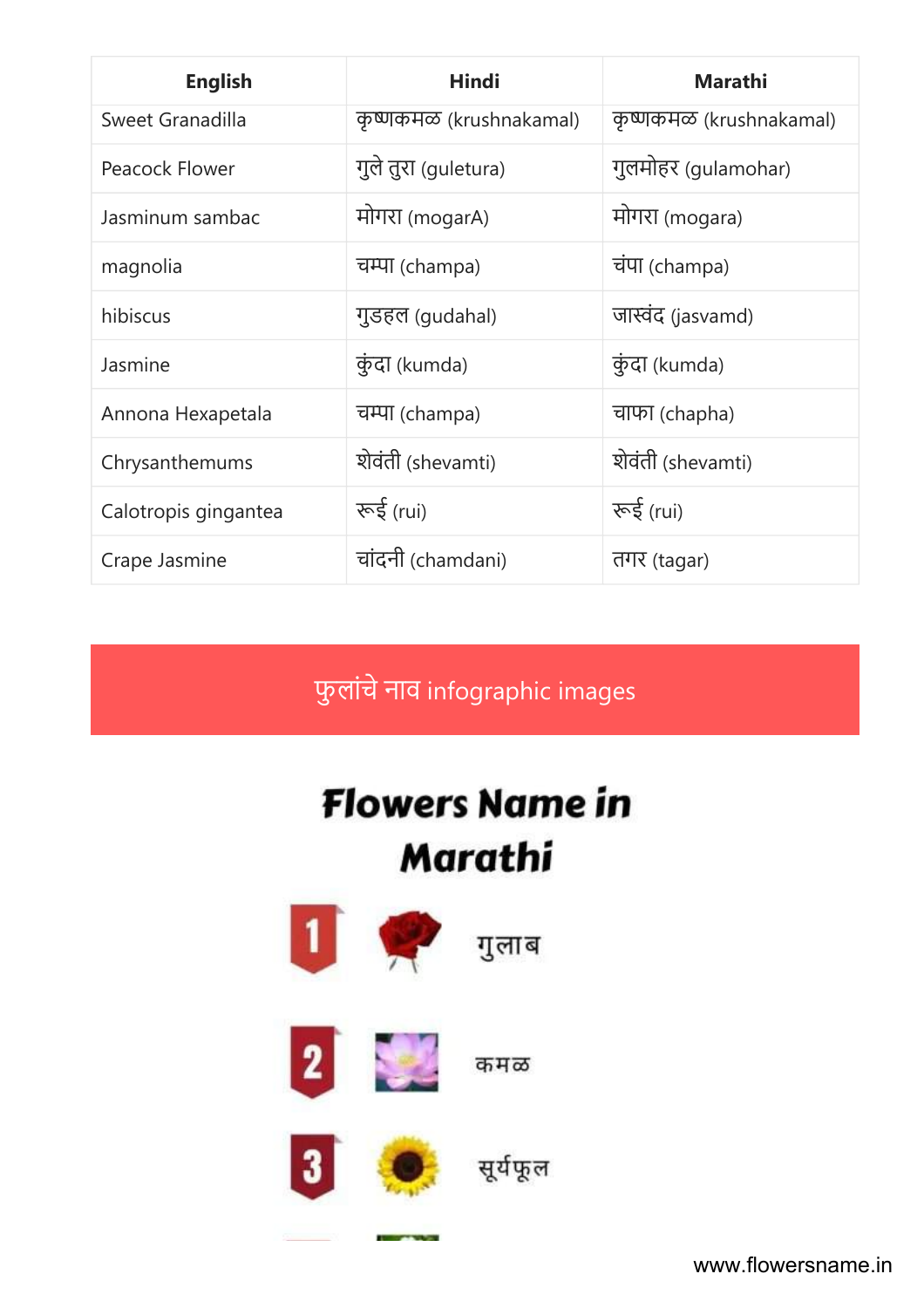

#### conclusion

Flowers Name in Marathi (फुलांचे नाव). images and pdf are provide if you want more information about flower then click [here](https://simple.wikipedia.org/wiki/Flower). if any suggestion & improvement to improve in this article them plz comment down below and any problem & question then freely write down on comment down we answer them thanks you soo much coming to our site.

**[Marathi](https://www.flowersname.in/marathi/)** 

Flowers Name in [Marathi](https://www.flowersname.in/tag/flowers-name-in-marathi/), Flowers Name in [Marathi](https://www.flowersname.in/tag/flowers-name-in-marathi-english/) & English, [Flowers](https://www.flowersname.in/tag/flowers-name-in-marathi-hindi/) Name in [Marathi](https://www.flowersname.in/tag/flowers-name-in-marathi-hindi/) & Hindi